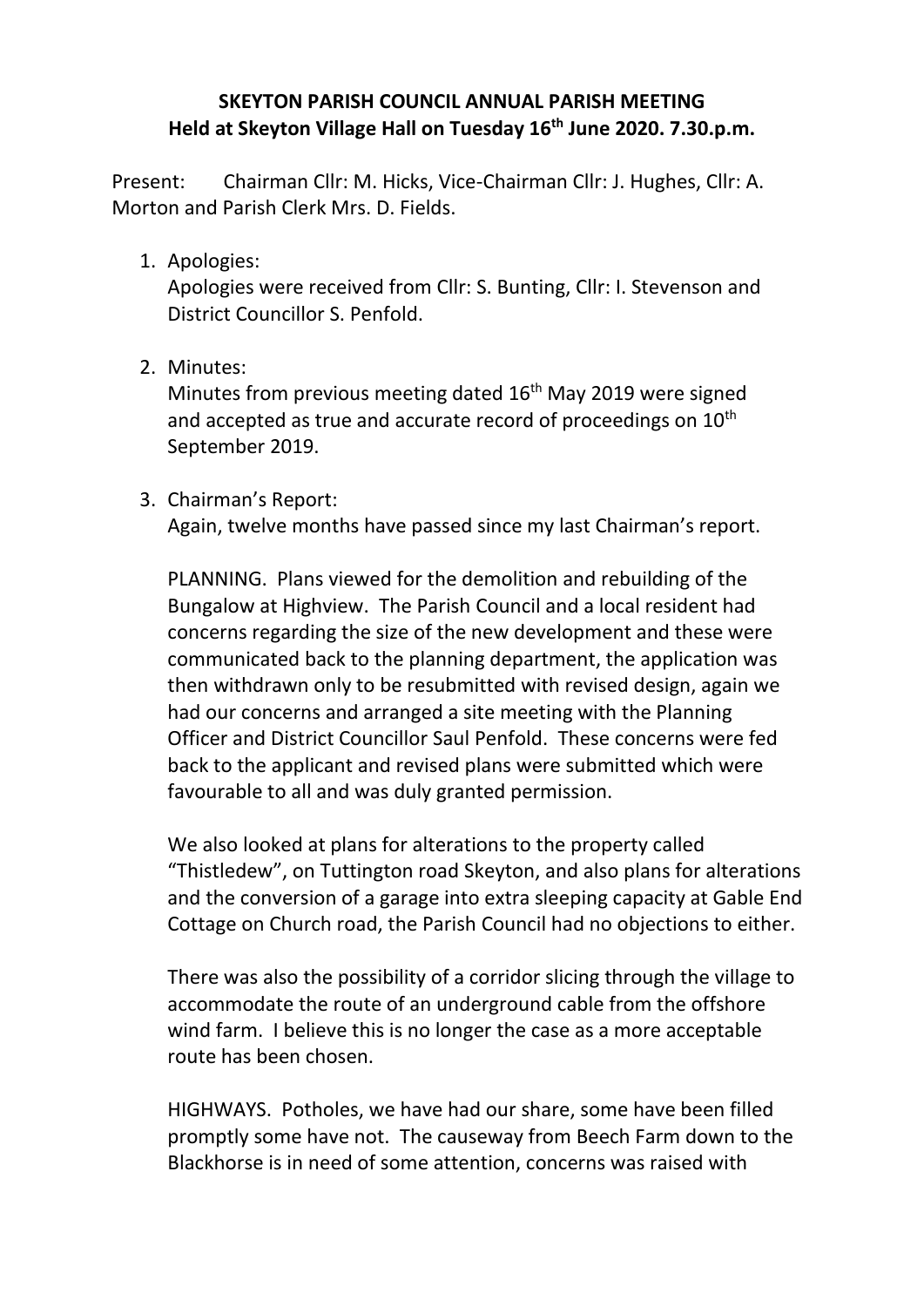Norfolk County Councillor John Timewell but as yet no work has been carried out probably due to lack of funds.

FINANCE. Once again, the Parish Council have kept the Precept at the same level, and the bottle bank continues to generate income although it maybe a little slow at the moment with the Goat Inn being closed due to Covid19.

The Parish Council also contributed to a third of the cost of running the Village Hall/Parish Council/Skeyton Church Website. A contribution was also made to Skeyton Church for the grass cutting of the Churchyard.

Twenty-five pounds was given towards the annual remembrance poppy wreath which the Chairman laid at the Remembrance Sunday Serivce.

Once again with careful spending the Parish Council remains solvent.

VILLAGE SIGN. (Ongoing) The Old Village Sign has undergone a bit of refurbishment and is now mounted on the wall under the porch of the new extension of the village hall, this will prolong the life of the sign as it is undercover and protected from most of the elements. The decision was made to have a new sign designed and fabricated out

of steel which would be laser cut, galvanised and then powder coated to give a long lifespan. Hopefully it will soon be in our possession.

We were sorry to receive the resignation of our fellow Parish Councillor Dorothy Scott, due to other demands on life, I would therefore like to thank Dorothy for her contributions to the Parish Council. The position was advertised but as yet nobody has applied for the position.

March, April and May and the Covid19 lockdown, well what can I say about that, only that we are all thankfully still here and from now on hopefully things will slowly return to some kind of normality.

Finally, I would like to thank Diane our Parish Clerk for all her hard work throughout the year, and to my fellow Parish Councillors for their support.

Michael Hicks, Chairman.